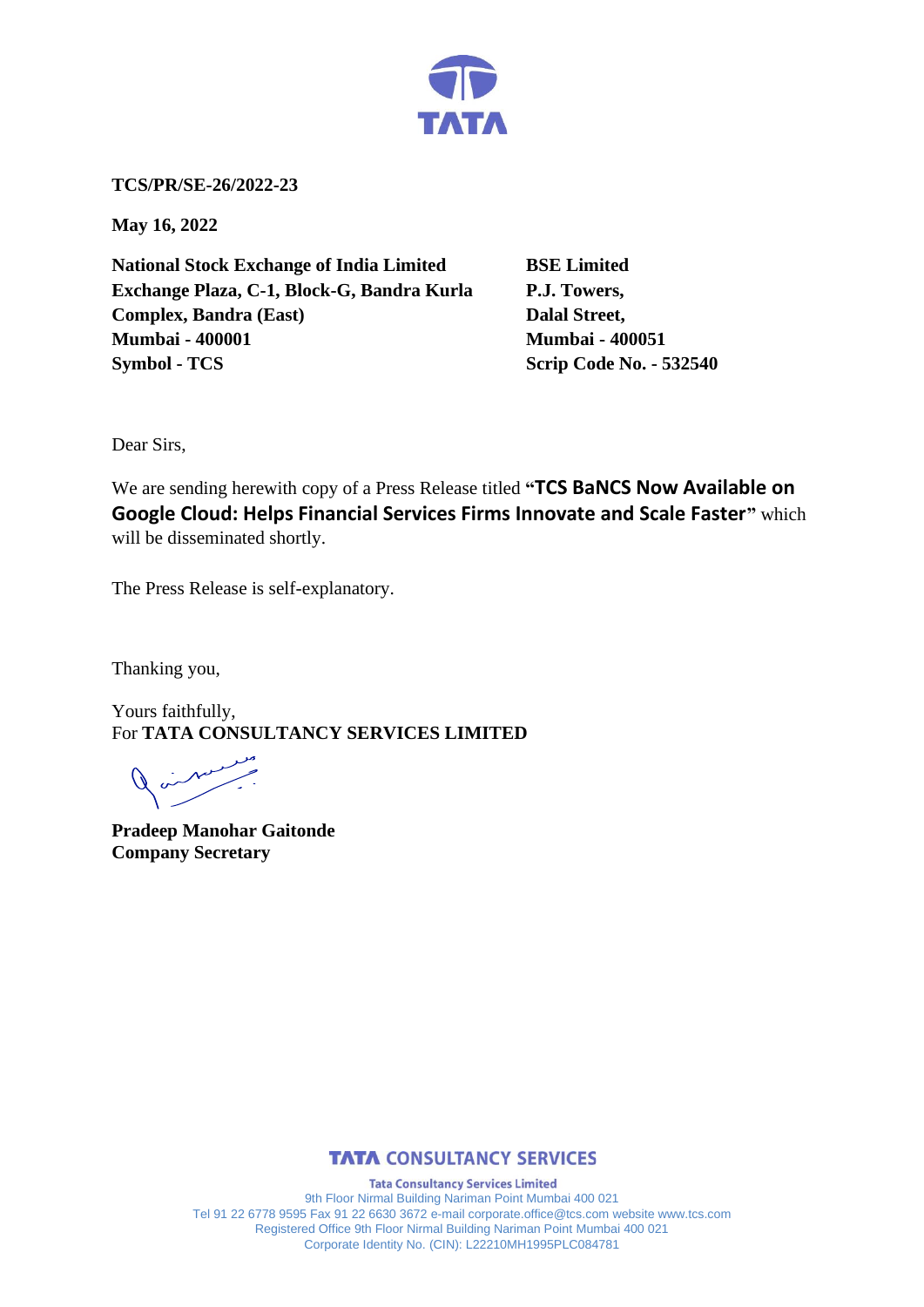

For immediate use Press Release

## **TCS BaNCS Now Available on Google Cloud: Helps Financial Services Firms Innovate and Scale Faster**

*Tata Consultancy Services' SaaS-based Suite of Products Helps Financial Services Firms Leverage Google Cloud's Native Capabilities to Accelerate Business Transformation and Drive Growth*

**SUNNYVALE, CA | MUMBAI, May 16, 2022:** Tata Consultancy Services (TCS) (BSE: 532540, NSE: TCS) announced that its award-winning TCS BaNCS™ Cloud product suite spanning banking, capital markets and insurance, is now available on Google Cloud. Powered by Google Cloud's cutting-edge technology, TCS BaNCS will enable financial services firms with cloud-native capabilities to accelerate digitization and drive their growth and transformation.

The Software as a Service (SaaS)-based TCS BaNCS Cloud is a financial industry cloud solution driving futureready architecture, cognitive capability, and breadth and depth of functionality to be the preferred solution of financial institutions that are looking to build a new future-ready, scalable digital core. The solution is helping these organizations improve customer experience, accelerate innovation, enable adoption of new business models, leverage ecosystems and drive growth.

TCS BaNCS on Google Cloud will leverage Google Kubernetes Engine (GKE), Apigee for API management, database services, including native tools and accelerators. The solution extensively uses Google Cloud's artificial intelligence and machine learning tools, and its data security and compliance capabilities to help customers accelerate data-driven innovation and business transformation.

"*Cloud has become the always-on backbone of innovation for financial services institutions. Our cloud-first approach for TCS BaNCS is a game changer, reimagining how financial institutions will operate in the future. We are happy to expand our partnership with Google Cloud, to help our customers move to the next horizon of their cloud transformation journey, and launch innovative new offerings, reimagine customer experience, and drive competitive differentiation*," said **R Vivekanand, Global Head, BFSI Products & Platforms, TCS.** 

"*Organizations across the financial services industry executing on their digital transformation initiatives require technologies that enable success in the cloud at scale*," said **Kevin Ichhpurani, Corporate Vice President of Global Partner Ecosystem and Channels, Google Cloud**. "*We're thrilled that TCS is bringing its BaNCS solutions to Google Cloud to equip customers with solutions that will support their global transformation journeys on Google Cloud's secure and scalable infrastructure*."

The TCS Google Cloud business offers a full complement of services and solutions leveraging its domainfocused innovation and Google Cloud's suite of technologies. These services help companies achieve superior business outcomes from cloud transformation initiatives to gain resilience, better customer experience and the flexibility of an open, scalable, and democratized ecosystem.

TCS is investing in industry solutions to drive innovation and digital transformation for all leading industries and has enabled the availability of its rich portfolio of industry-centric products and platforms on Google Cloud. The company has a rich suite of cloud accelerators rendered on the [Google Garage,](https://www.tcs.com/tcs-launches-new-google-cloud-garages-enterprise-customers) a digital lab that allows sprinting for experimentation with an experiential and immersive experience. TCS was selected as the 2020 Google Cloud Breakthrough Partner of the Year for demonstrating innovative thinking, outstanding customer service, and best-in-class use of Google Cloud products and solutions.

### About TCS BaNCS

The TCS BaNCS universal financial solution is designed to help financial services institutions enhance end